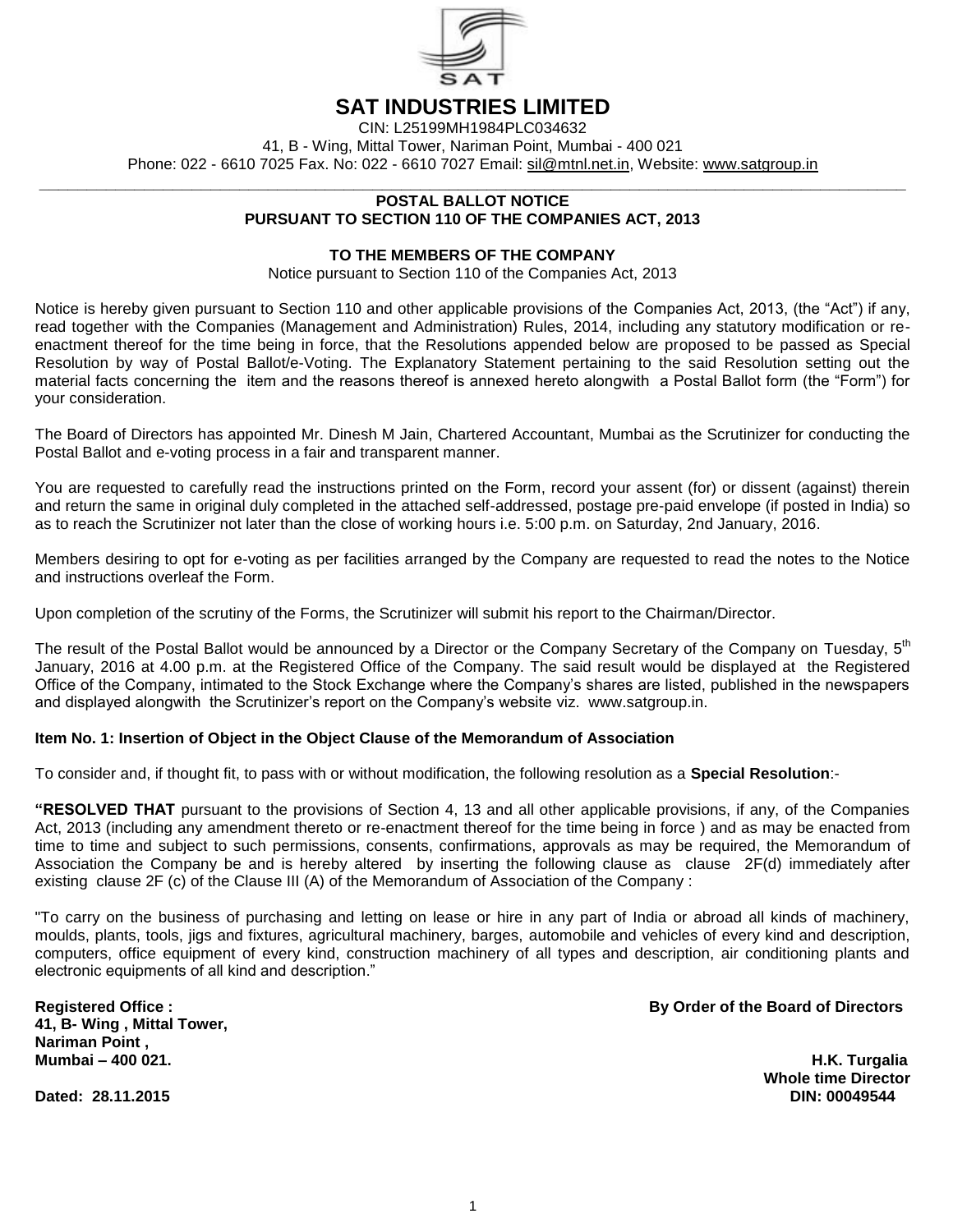# **Note:**

- 1. A Statement pursuant to Section 102(1) of the Companies Act, 2013 of, in respect of items no.1 the Notice as set out above, is annexed hereto.
- 2. The Company has appointed Mr. Dinesh M Jain, Proprietor of M/S. D M Jain & Company, Chartered Accountants to act as the Scrutinizer, for conducting the postal ballot and e-voting process, in a fair and transparent manner.
- 3. The Notice is being sent to all the Members, whose names appear in the Register of Members/List of Beneficial Owners, received from National Securities Depository Limited (NSDL)/Central Depository Services (India) Limited (CDSL) as on 27.11.2015.
- 4. In compliance with provisions of Section 108 and 110 of the Act read with the Companies (Management and Administration) Rules, 2014, the Company is pleased to offer e-voting facility as an alternate, to all the Shareholders of the Company. For this purpose, the Company has entered into an agreement with CDSL for facilitating e-voting to enable the Shareholders to cast their votes electronically instead of dispatching Postal Ballot Form. **E voting is optional.**

# **The instructions for members for voting electronically are as under:-**

The remote e-voting facility will be available during the following voting period:

| Commencement of remote e-voting | $7th$ December, 2015<br>9.00 A.M. on Monday, |
|---------------------------------|----------------------------------------------|
| End of remote e-voting          | 5.00 P.M. on Saturday, 2nd January, 2016     |

The cut-off date/record date for the purpose of remote e-voting is Friday, 27th November, 2015. The Postal Ballot Notice is also available on the website of the Company at [www.satgroup.in](http://www.satgroup.in/)

# **[A] In case of members receiving e-mail :**

- (i) Log on to the e-voting website [www.evotingindia.com](http://www.evotingindia.com/)
- (ii) Click on "Shareholders" tab.
- (iii) Now, select the "COMPANY NAME" from the drop down menu and click on "SUBMIT"
- (iv) Now Enter your User ID
	- a. For CDSL: 16 digits beneficiary ID,
	- b. For NSDL: 8 Character DP ID followed by 8 Digits Client ID,
	- c. Members holding shares in Physical Form should enter Folio Number registered with the Company.
- (v) Next, enter the Image Verification as displayed and Click on Login.
- (vi) If you are holding shares, in demat form and had logged on to [www.evotingindia.com](http://www.evotingindia.com/) and voted on an earlier voting of any company, then your existing password is to be used.
- (vii) If you are a first time user follow the steps given below:

|                                     | For Members holding shares in Demat Form and Physical Form                                                                                                                                                                                                                |  |  |
|-------------------------------------|---------------------------------------------------------------------------------------------------------------------------------------------------------------------------------------------------------------------------------------------------------------------------|--|--|
|                                     | Enter your 10 digit alpha-numeric *PAN issued by Income Tax Department (Applicable for both<br>demat shareholders as well as physical shareholders)                                                                                                                       |  |  |
| PAN <sup>*</sup>                    | Members who have not updated their PAN with the Company/Depository Participant are<br>requested to use the first two letters of their name and the last 8 digits of the demat<br>account/folio number in the PAN field.                                                   |  |  |
|                                     | • In case the folio number is less than 8 digits enter the applicable number of 0's before the<br>number after the first two characters of the name in CAPITAL letters. Eg. If your name is<br>Ramesh Kumar with folio number 100 then enter RA00000100 in the PAN field. |  |  |
| DOB#                                | Enter the Date of Birth as recorded in your demat account or in the company records for the said<br>demat account or folio in dd/mm/yyyy format.                                                                                                                          |  |  |
| <b>Dividend</b><br>Bank<br>Details# | Enter the Dividend Bank Details as recorded in your demat account or in the company records for<br>the said demat account or folio.                                                                                                                                       |  |  |
|                                     | Please enter the DOB or Dividend Bank Details in order to login. If the details are not recorded<br>with the depository or company, please enter the number of shares held by you as on the cut off<br>date in the Dividend Bank details field.                           |  |  |

- (viii) After entering these details appropriately, click on "SUBMIT" tab.
- (ix) Members holding shares in physical form will then reach directly the Company selection screen. However, members holding shares in demat form will now reach 'Password Creation' menu wherein they are required to mandatorily enter their login password in the new password field. Kindly note that this password is to be also used by the demat holders for voting for resolutions of any other company on which they are eligible to vote, provided that company opts for e-voting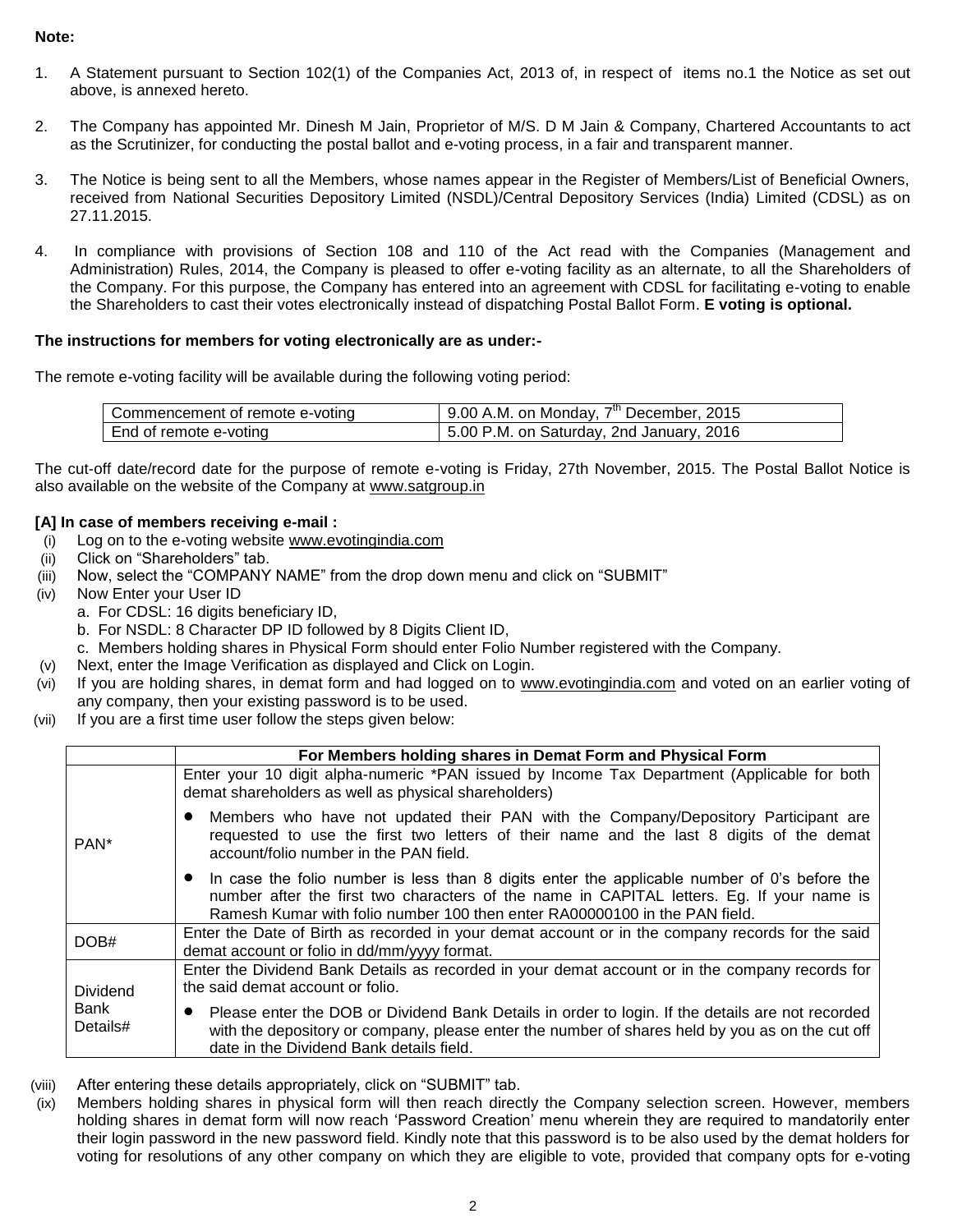through CDSL platform. It is strongly recommended not to share your password with any other person and take utmost care to keep your password confidential.

- (x) For Members holding shares in physical form, the details can be used only for e-voting on the resolutions contained in this Notice.
- (xi) Click on the EVSN for the relevant <Company Name> on which you choose to vote.
- (xii) On the voting page, you will see "RESOLUTION DESCRIPTION" and against the same the option "YES/NO" for voting. Select the option YES or NO as desired. The option YES implies that you assent to the Resolution and option NO implies that you dissent to the Resolution.
- (xiii) Click on the "RESOLUTIONS FILE LINK" if you wish to view the entire Resolution details.
- (xiv) After selecting the resolution, you have decided to vote on, click on "SUBMIT". A confirmation box will be displayed. If you wish to confirm your vote, click on "OK", else to change your vote, click on "CANCEL" and accordingly modify your vote.
- (xv) Once you "CONFIRM" your vote on the resolution, you will not be allowed to modify your vote.
- (xvi) You can also take out print of the voting done by you by clicking on "Click here to print" option on the Voting page.
- (xvii) If Demat account holder has forgotten the changed password, then enter the User ID and the image verification code and click on Forgot Password & enter the details as prompted by the system.
	- Institutional shareholders (i.e. other than Individuals, HUF, NRI etc.) are required to log on to [https://www.evotingindia.co.in](https://www.evotingindia.co.in/) and register themselves as Corporate.
	- They should submit a scanned copy of the Registration Form bearing the stamp and sign of the entity to [helpdesk.evoting@cdslindia.com.](mailto:helpdesk.evoting@cdslindia.com)
	- After receiving the login details, they have to create a user who would be able to link the account(s), which they wish to vote on.
	- The list of accounts should be mailed to helpdesk.evoting@cdslindia.com and on approval of the accounts they would be able to cast their vote.

They should upload a scanned copy of the Board Resolution and Power of Attorney (POA), which they have issued in favour of the Custodian, if any, in PDF format in the system for the scrutinizer to verify the same.

# **[B] In case of members receiving the physical copy:**

- a) Please follow all steps from sl. no. (i) to sl. no. (xvii) above to cast vote.
- b) The voting period begins on Monday, 7<sup>th</sup> December, 2015 (09.00 a.m.) and ends on Saturday, 2nd January, 2016 (05.00 p.m.). During this period shareholders' of the Company, holding shares either in physical form or in dematerialized form, as on the cut-off date (record date) of 27.11.2015, may cast their vote electronically. The e-voting module shall be disabled by CDSL for voting thereafter.
- c) In case you have any queries or issues regarding e-voting, you may refer the Frequently Asked Questions ("FAQs") and e-voting manual available at [www.evotingindia.co.in](http://www.evotingindia.co.in/) under help section or write an email to [helpdesk.evoting@cdslindia.com.](mailto:helpdesk.evoting@cdslindia.com)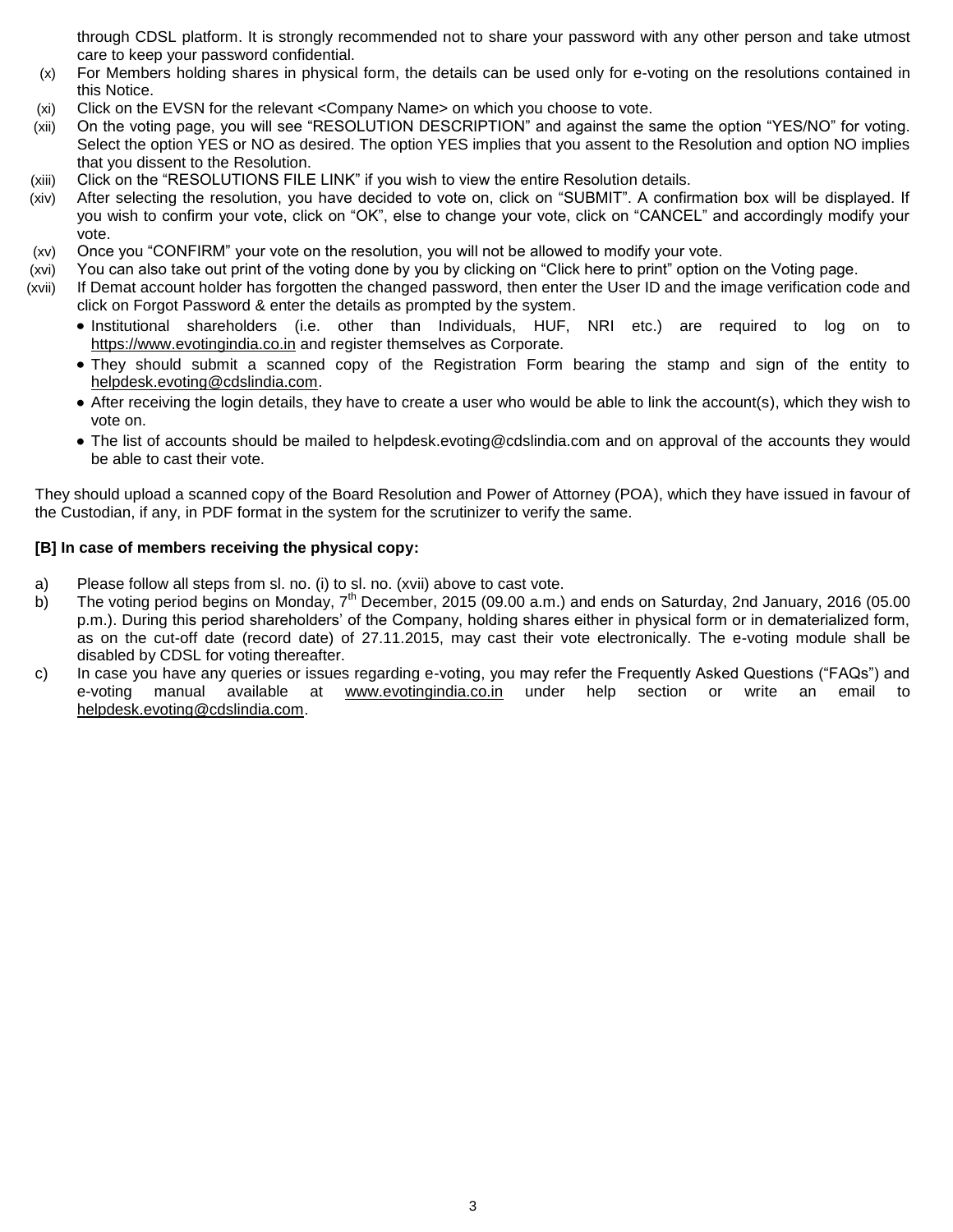# **Annexure to Notice**

#### Explanatory statement pursuant to section 102 (1) of the Companies Act, 2013

# **Item no.1**

In order to diversify into certain new business ventures which can be carried out with the existing activities, your Directors have always been considering various proposals. In this process, it has been found that the business of leasing of machines etc. can be had.

Amendments proposed by way of insertion of a new clause as clause 2F(d) immediately after existing clause 2F (c) of the Clause III (A) - Object Clause in the Memorandum of Association of the Company as set out in the resolution under this item are to facilitate diversification etc. and enable the Company to enlarge its area of operation.

Your directors are of the view that it will be beneficial for the Company and the members and also in harmony with greater public interest that the company should diversify its activities. Your Directors are also of the view that the proposed additional objects may conveniently and advantageously be combined with the existing business of the Company. Accordingly, the Directors propose to amend Clause III(A) of the Memorandum of Association of the Company as set out at item no.1 of the accompanying Notice. To enable the Company to take this new line of activities in due course as and when considered proper by the Board of Directors, alterations in the Object Clause of the Memorandum of Association are necessary.

As per the provisions of Section 13 of the Companies Act, 2013, the Object Clause of the Company can be amended only by a special resolution passed by the members and accordingly the Directors of the Company recommend the resolution set out at item no.1 for consideration and acceptance of the members.

A copy of the Memorandum of Association together with the proposed amendments are available for inspection at the registered office of the Company between 10.30 a.m and 1.30 p.m on all working days except Saturdays and holidays upto the date of the voting period. None of the Directors, key managerial personnel and their relatives of the Company is in any way concerned or interested, financial or otherwise in the resolution.

**41, B- Wing , Mittal Tower,, Nariman Point , Mumbai – 400 021. H.K. Turgalia**

**Registered Office : By Order of the Board of Directors**

Dated: 28.11.2015

**Wholetime Director**

#### **NOTES:**

- 1. The Statement and reasons for the proposed Special Resolutions pursuant to Section 102 of the Act setting out material facts are appended to the Notice.
- 2. The Postal Ballot Notice is being sent to all the Members, whose names appear in the Register of Members/list of Beneficial Owners, received from National Securities Depository Limited (NSDL)/Central Depository Services (India) Limited as on 27.11.2015.
- 3. In compliance with the provisions of Sections 108 and 110and other applicable provisions of the Act, read with the Companies (Management and Administration) Rules, 2014, the Company is pleased to offer e-voting/ remote voting facility as an option to all the Members of the Company. The Company has entered into an agreement with CDSL for facilitating e voting to enable the Members to cast their votes electronically instead of dispatching Postal Ballot Form. E-voting is optional.
- 4. As per Companies (Management and Administration) Rules, 2014, Notice of Postal Ballot may be served on the Members through electronic transmission. Members who have registered their e-mail IDs with depositories or with the Company are being sent.
- 5. Notice of Postal Ballot by e-mail and Members who have not registered their e-mail IDs will receive Notice of Postal Ballot alongwith Postal Ballot Form through post/courier. Members who have received Postal Ballot Notice by e-mail and who wish to vote through physical Postal Ballot Form may download the Postal Ballot Form from the link www.evoting.cdslindia.com or from the 'Investors' section on the Company.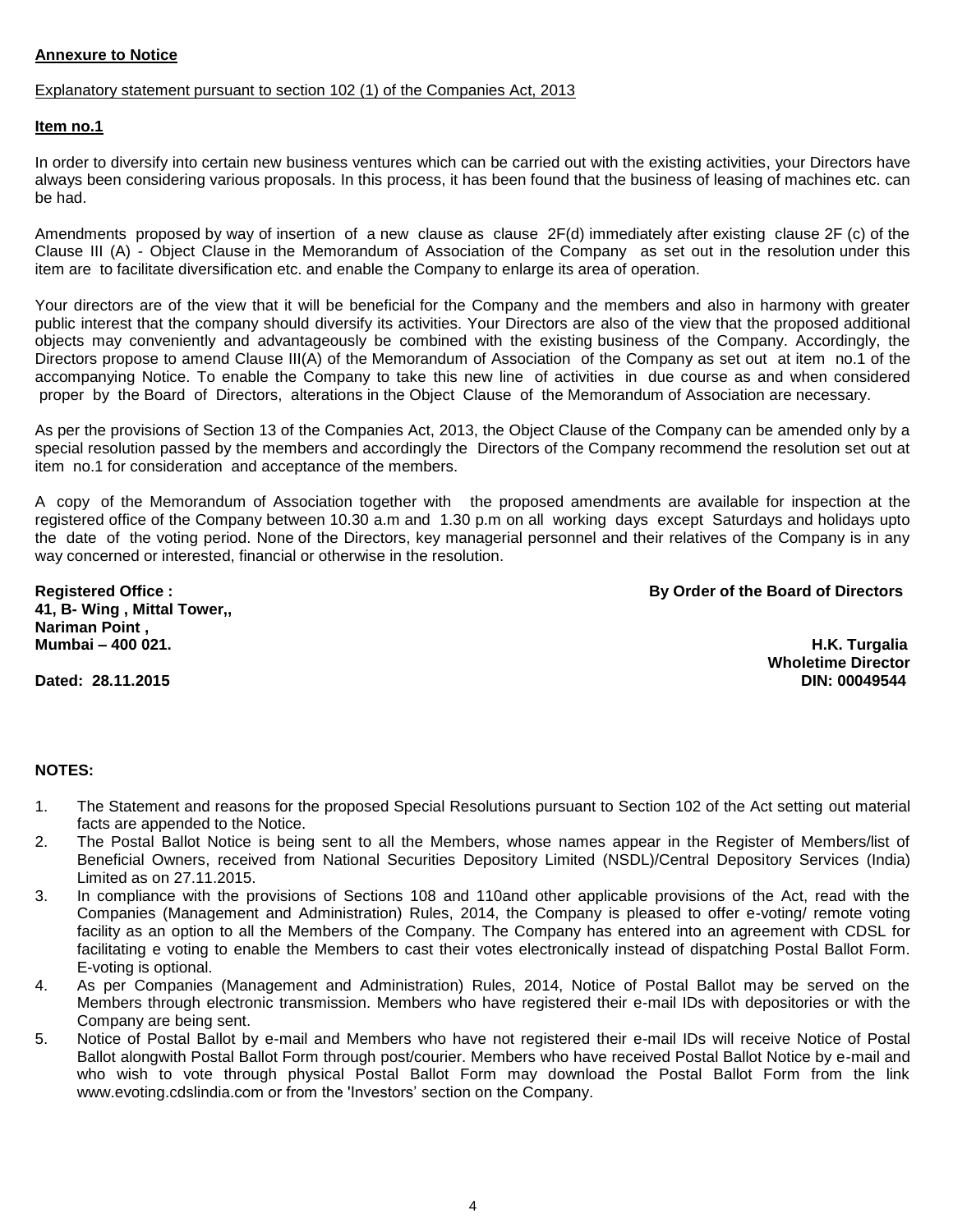

Regd. Office: 41, B- Wing, Mittal Tower, Nariman point, Mumbai- 400 021.

Tel. +91 22 66107025 Fax: 91 22 66107027

Website: www.satgroup.in, E-mail: sil@mtnl.net.in

# **POSTAL BALLOT FORM**

#### Sr.No.

| 1. | Name and registered address of the<br>sole/first named<br>Shareholder/Member/Beneficial<br>Owner |  |
|----|--------------------------------------------------------------------------------------------------|--|
| 2. | Name(S) of the Joint Shareholder(s)/<br>Member(s) Beneficial Owner(s) (if<br>any)                |  |
| 3. | Registered Folio No./DP ID<br>No./Client ID No.                                                  |  |
| 4. | Number of shares held                                                                            |  |

I/We hereby exercise my/our vote in respect of the following Special Resolution to be passed through Postal Ballot for the business stated in the Notice of the Company dated 28th November, 2015 by sending my/our assent or dissent to the said Resolution by placing the tick(\_) mark at the appropriate box below:

| Item<br>No. | Description                                                                                                                                                                      | Type of<br><b>Resolution</b> | No. of<br><b>Shares</b> | I/We assent to<br>the resolution<br>(FOR) | I/We dissent to<br>the resolution<br>(AGAINST) |
|-------------|----------------------------------------------------------------------------------------------------------------------------------------------------------------------------------|------------------------------|-------------------------|-------------------------------------------|------------------------------------------------|
|             | To alter the Object Clause by<br>inserting clause 2F(d) immediately<br>after existing clause $2F(c)$ of the<br>Clause III (A) of the Memorandum of<br>Association of the Company | Special                      |                         |                                           |                                                |

Place:

Date:

Signature of the Shareholder / Member / Beneficial Owner)

\_\_\_\_\_\_\_\_\_\_\_\_\_\_\_\_\_\_\_\_\_\_\_\_\_\_\_\_\_\_\_\_\_\_\_\_\_\_\_\_\_\_\_\_\_\_\_\_

| <b>EVSN</b>                         | *Default PAN |
|-------------------------------------|--------------|
| (Electronic Voting Sequence Number) |              |
|                                     |              |
| 151201001                           |              |
|                                     |              |

*\*only Members who have not updated their PAN with the Company / Depository Participant shall use default PAN in the PAN field.* 

Note:-

The e-voting periods begins on 7<sup>th</sup> December, 2015 (9.00 a.m.) and end on 2<sup>nd</sup> January, 2016 (5.00 p.m.). During this period, shareholders of the Company, holding shares either in physical or dematerialized form, as on cut-off date 27th November, 2015 may cast their vote electronically.